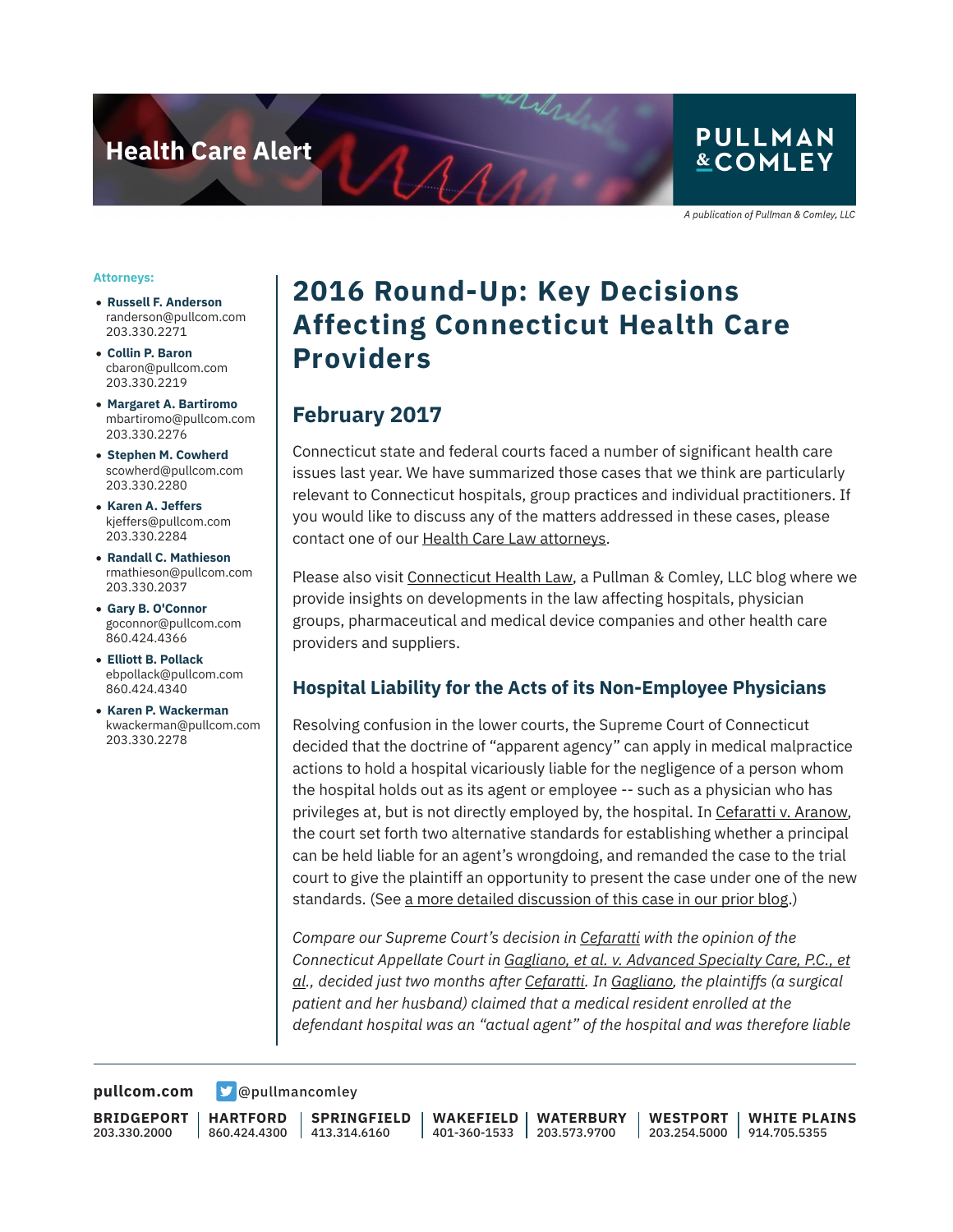## 2016 Round-Up: Key Decisions Affecting Connecticut Health Care Providers

*for the injuries suffered by the patient during surgery in which the medical resident assisted. The Appellate Court held that the plaintiffs produced insufficient evidence from which a jury could find that the resident was the hospital's actual agent. The Connecticut Supreme Court recently agreed to review the case.*

#### **Federal Peer Review Privilege Recognized in EMTALA Case**

In Grenier v. Stamford Hospital, et al., the District Court of Connecticut (Bryant, J.) denied a plaintiff's motion to compel documents from a hospital in an action brought under the federal Emergency Medical Treatment and Active Labor Act (EMTALA) and state medical malpractice law for injuries and, ultimately, the death of a patient while in the care of the hospital. More specifically, the plaintiff sought production of the hospital's peer review materials concerning the care of the decedent to ascertain whether they contained any admission of wrongdoing on the part of hospital staff or violations of EMTALA. The hospital invoked Connecticut's peer review privilege (CGS §19a-17b) as a defense. Because the case involved both federal and state law claims and the facts necessary to prove both claims overlapped, the court applied the general rule that the federal, not the state, law governing privileges was applicable, but, according to the court, neither the United States Supreme Court nor the Second Circuit Court of Appeals has ruled on a federal peer review privilege in the context of medical malpractice.

On balance, the Grenier court determined that the facts of the case warranted recognition of a federal peer review privilege. In support of its decision, the court found that lower courts and other circuits have applied the state peer review privilege in cases involving both state malpractice actions and claims under federal law, such as EMTALA or the Federal Tort Claims Act. The court also agreed with the defendant that the federal Patient Safety and Quality Improvement Act (which provides that documents constituting patient safety work product furnished by or to a patient safety organization are privileged) while not directly applicable, was further evidence warranting the existence of a federal peer review privilege. In addition, the court noted that the plaintiff presented no evidence that the peer review materials he sought would contain relevant information that he could not obtain from other sources, only that these materials *might* contain affirmative admissions of wrongdoing by the hospital.

*This case offers a measure of assurance that the confidentiality of the peer review process will be maintained in both federal and state malpractice actions, but note that the court left open the possibility that the privilege might not be recognized in a malpractice case involving federal law if a plaintiff were able to establish that it could not obtain relevant information from other sources.*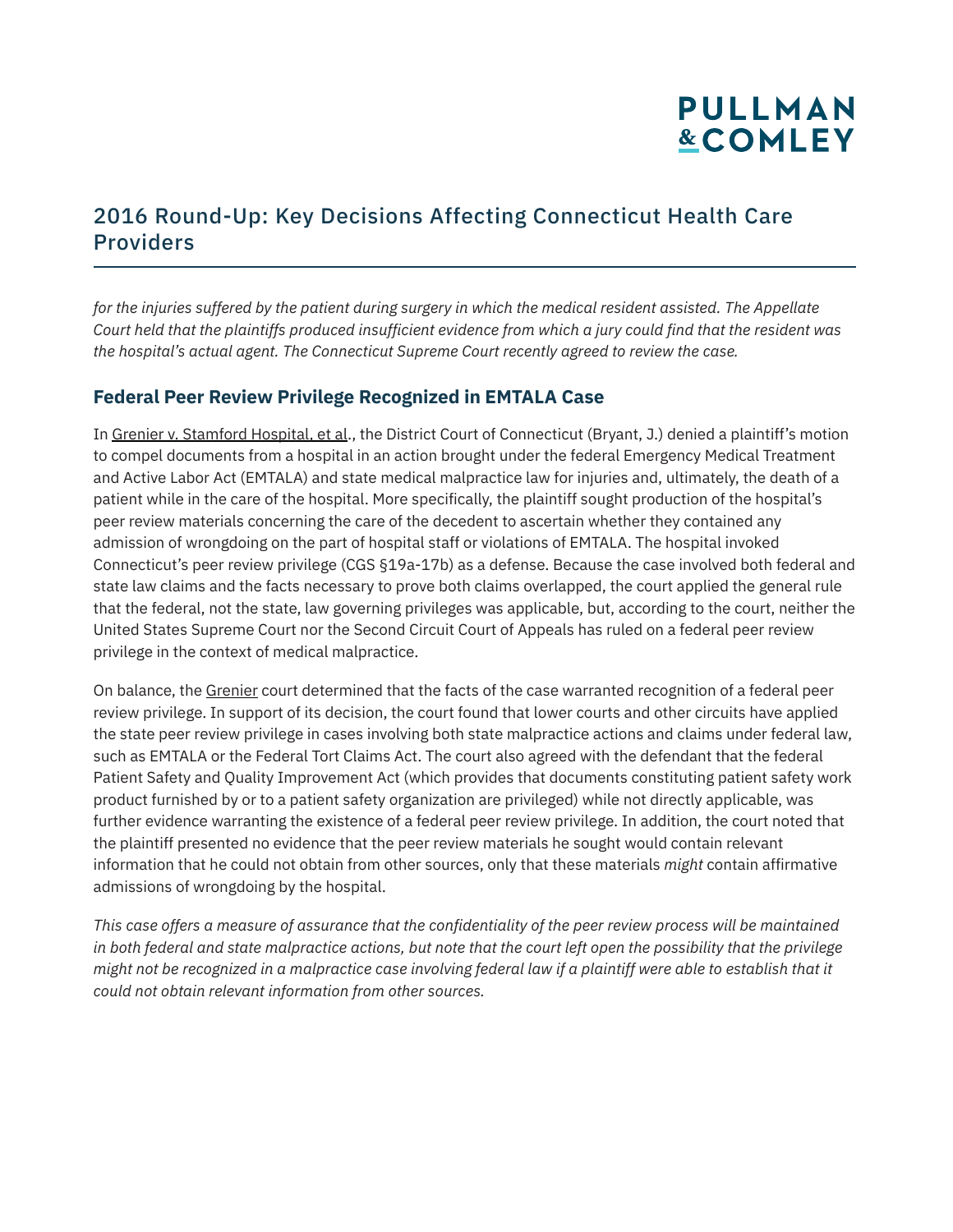## 2016 Round-Up: Key Decisions Affecting Connecticut Health Care Providers

### **Hospitals Can Be Both Urban and Rural under Medicare**

Under Medicare, hospitals are initially classified as either "urban" or "rural" based on their geographic location and this classification determines, among other things, the amount of reimbursement the hospital receives under Medicare and the hospital's wage index. Hospitals in urban areas are generally assigned a higher wage index than hospitals in rural areas, but the Medicare statute allows rural hospitals that meet certain criteria to apply to become "urban" for the limited purpose of receiving the higher wage index. (This is particularly attractive to rural hospitals that need to compete with their urban counterparts for trained staff.) Hospitals which are initially classified as "urban" may apply to be reclassified as "rural" for some purposes, such as to obtain easier access to more favorable drug pricing that is available to rural hospitals.

Lawrence + Memorial Hospital was initially classified as an urban hospital but sought rural classification in order to take advantage of the favorable drug pricing available to rural hospitals. It thereafter applied to be reclassified as urban for wage reimbursement purposes and sought a preliminary injunction to prevent the U.S. Secretary of Health and Human Services (HHS) from applying a federal regulation which would have prohibited an urban hospital that had been reclassified as rural from thereafter receiving an additional reclassification to urban. In Lawrence + Memorial Hospital v. Burwell, the Second Circuit Court of Appeals reversed the District Court's grant of summary judgment to HHS, invalidated the federal regulation on the basis that the regulation was inconsistent with the plain language of the Medicare law and remanded the case to the District Court for the imposition of appropriate remedies.

*In light of this decision and a similar decision reached by the Third Circuit in 2015, CMS amended the federal reclassification regulation last year to permit an urban hospital to acquire rural status and subsequently to apply for reclassification as an urban hospital in order to receive the higher urban wage index, as well as to allow a rural hospital, which was reclassified as urban to receive the urban wage index, to maintain its rural status for other purposes.*

### **Informed Consent**

In McBreairty v. Body Cosmetica, LLC, the Superior Court (J.D. Waterbury) denied a physician's motion to strike portions of the plaintiff's claim that the physician failed to obtain informed consent from the plaintiff prior to her breast augmentation surgery because he did not inform her that his medical license in New York had been subject to discipline, that his medical license in Connecticut was on probation and that he had multiple complaints lodged against him over the years for reasons related to patient safety and/or his skills as a plastic surgeon. The plaintiff also alleged that the physician did not inform her of certain risks associated with the surgery, including disfigurement and infection.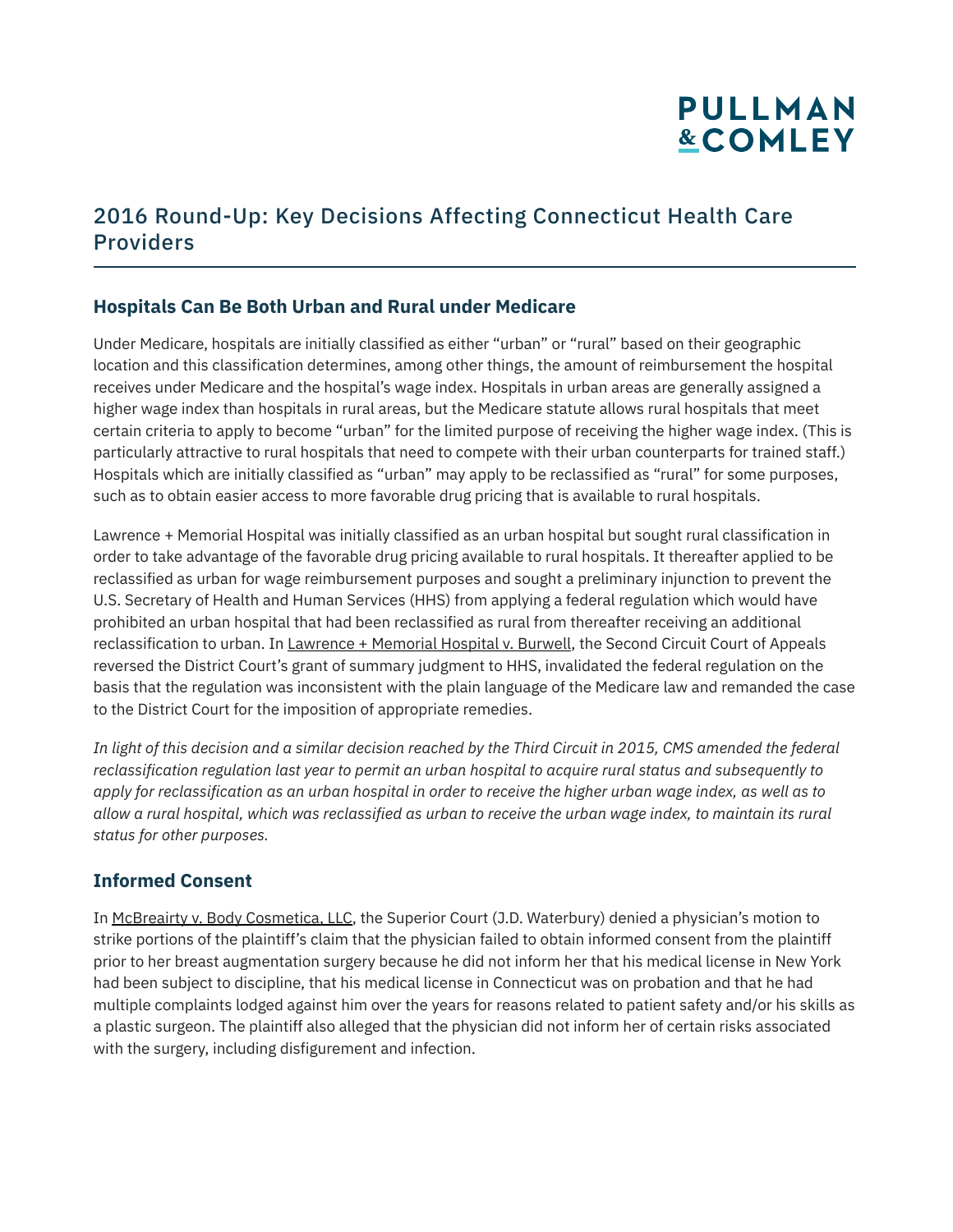## 2016 Round-Up: Key Decisions Affecting Connecticut Health Care Providers

The court acknowledged that state regulatory authorities do not uniformly impose an obligation on a physician whom they discipline to inform patients of that discipline but noted that a jury could still find that disciplinary information might be material to a reasonable patient and that it would not be unreasonably burdensome to impose a duty on a physician to disclose disciplinary information as a condition precedent to securing informed consent from a patient.

*This case illustrates the fact-specific nature of an informed consent claim in Connecticut and recognizes that disclosure of a provider's disciplinary history may be relevant in certain instances.* 

#### **Hospital's Termination of Nurse Upheld Despite Having Saved Patient's Life**

In Morrissey-Manter v. Saint Francis Hospital and Medical Center, et al., the plaintiff, a hospital nurse with a 32-year tenure, was terminated because she altered a piece of medical equipment while assisting other members of the nursing staff in treating an unstable cardiac patient. The hospital determined that the act of altering the medical equipment violated hospital policy and exposed the patient to potentially lethal consequences (though the patient did improve after the equipment was altered). The nurse advanced a number of claims against the hospital's motion for summary judgment, including: (1) that she was working under an implied employment contract; and (2) that her termination violated various public policies, such as the public policy inherent in the state statute requiring hospitals to report adverse events and the public policy prohibiting an employer from terminating an employee in order to cover its own negligence.

The Connecticut Appellate Court found each of the nurse's claims unavailing and affirmed summary judgment in favor of the hospital. The Supreme Court of Connecticut denied review of the case.

*Note that while the Appellate Court dismissed all of the nurse's arguments that her termination was in violation of the public policies she raised, the court found that she failed to raise on appeal the argument that the hospital's termination of her employment after she had saved a life violated the public policy of "saving lives." The court deemed that she had abandoned this claim and so it did not rule on it.*

### **Administrator and Director at Rehab Center Not Liable for Negligence of Nurse's Aides**

In Colonial Health & Rehab Center of Plainfield, LLC v. State of Connecticut Department of Public Health, a nursing facility dismissed two nurse's aides for their failure to provide appropriate treatment to two incontinent residents of the facility, and the facility self-reported the incidents. Based on the reports, the Connecticut Department of Public Health (DPH) issued a citation for violations of the state Public Health Code on the part of the facility's administrator and director of nurses based on the general regulatory principle that the administrator and director of nurses have overall responsibility for patient care at the facility. DPH also classified the violations as "Class B," indicating that the neglect presented a probability of death or serious harm in the reasonably foreseeable future. The facility contested the findings of DPH and the parties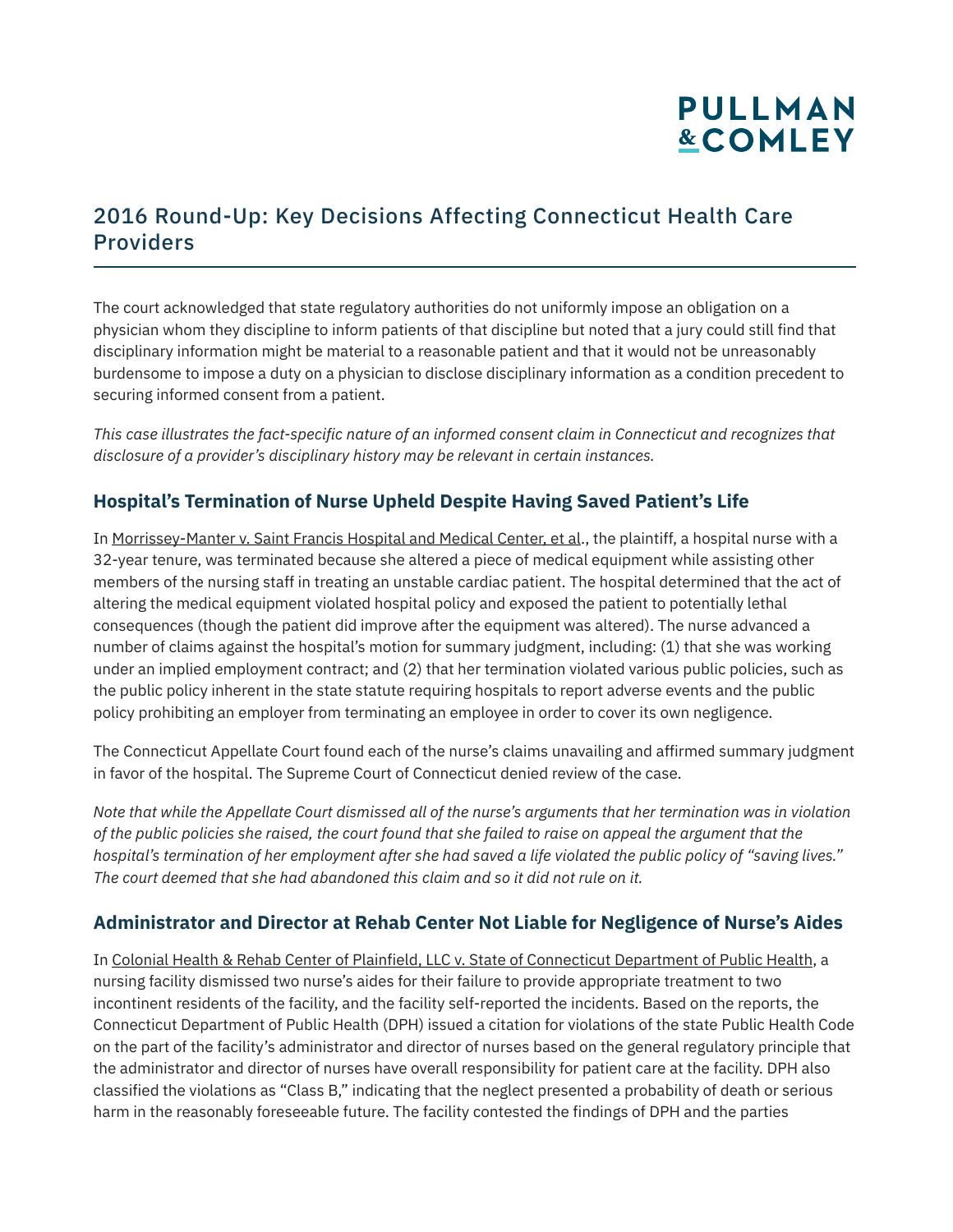## 2016 Round-Up: Key Decisions Affecting Connecticut Health Care Providers

participated in a formal hearing in which the hearing officer decided in favor of DPH. The facility appealed that decision to the Superior Court (J.D. New Britain).

The court, ruling on issues of first impression, vacated the citation, noting that, normally, judicial review of an agency decision is very restricted, but that the deference accorded to agency decisions is not warranted if the matter involves "pure questions of law." The court found that the issue of whether the facility's administrator and director of nurses could be held strictly liable for the acts of the nurse's aides was a question of law, as was the question of whether the actions of the nurse's aides constituted Class B violations. The court found that DPH failed to establish that the administrator and director of nurses violated any standard of care or provision of the Public Health Code and found no support for DPH's position that because the nurse's aides engaged in neglect, the administrator and director of nurses necessarily violated their duties regarding overall management of the facility. In addition, the court determined that the violations were not Class B because there was no evidence presented during the hearing that the conditions that the residents were subjected to presented a probability of death or serious harm in the reasonably foreseeable future.

*Note that the question of whether the facility, as an employer, could be liable for the negligence of the nurse's aides was not at issue here.*

#### **Patients Obligated to Pay Hospital Charges Not Covered by Employers' Self-Funded Plans**

A Superior Court (J.D. New London) granted summary judgment to a hospital claiming breach of contract against several former patients who refused to pay the balances due for health care services not covered by their employers' self-funded insurance plans.

In William W. Backus Hospital v. Belisle, et al., the court agreed with the hospital that the patients promised to pay the hospital's regular charges (that is, the published pricemaster rates) for the periods of their hospitalization not covered by insurance. Key to the hospital's position was that it could not excuse the patients' unpaid balances as this would violate Connecticut General Statutes §19a-646(b), which prohibits hospitals from providing a discount or different rate of reimbursement from the filed rates or charges to any payer unless an exception applied (such as a written discount agreement executed by the hospital and the payer). The court found no such exception applied and rejected all of the patients' defenses.

*Some employers find self-funded plans attractive because they are exempt from state insurance laws and some of the requirements of the Affordable Care Act. Self-insured plans also afford the employer more flexibility as to the plan design and benefits offered and may be less costly to administer. Because Connecticut's prohibition on balance billing does not apply when the insured is covered by a self-funded plan, hospitals might consider what additional steps they can take so that their patients understand the ramifications of being covered by a self-funded plan.*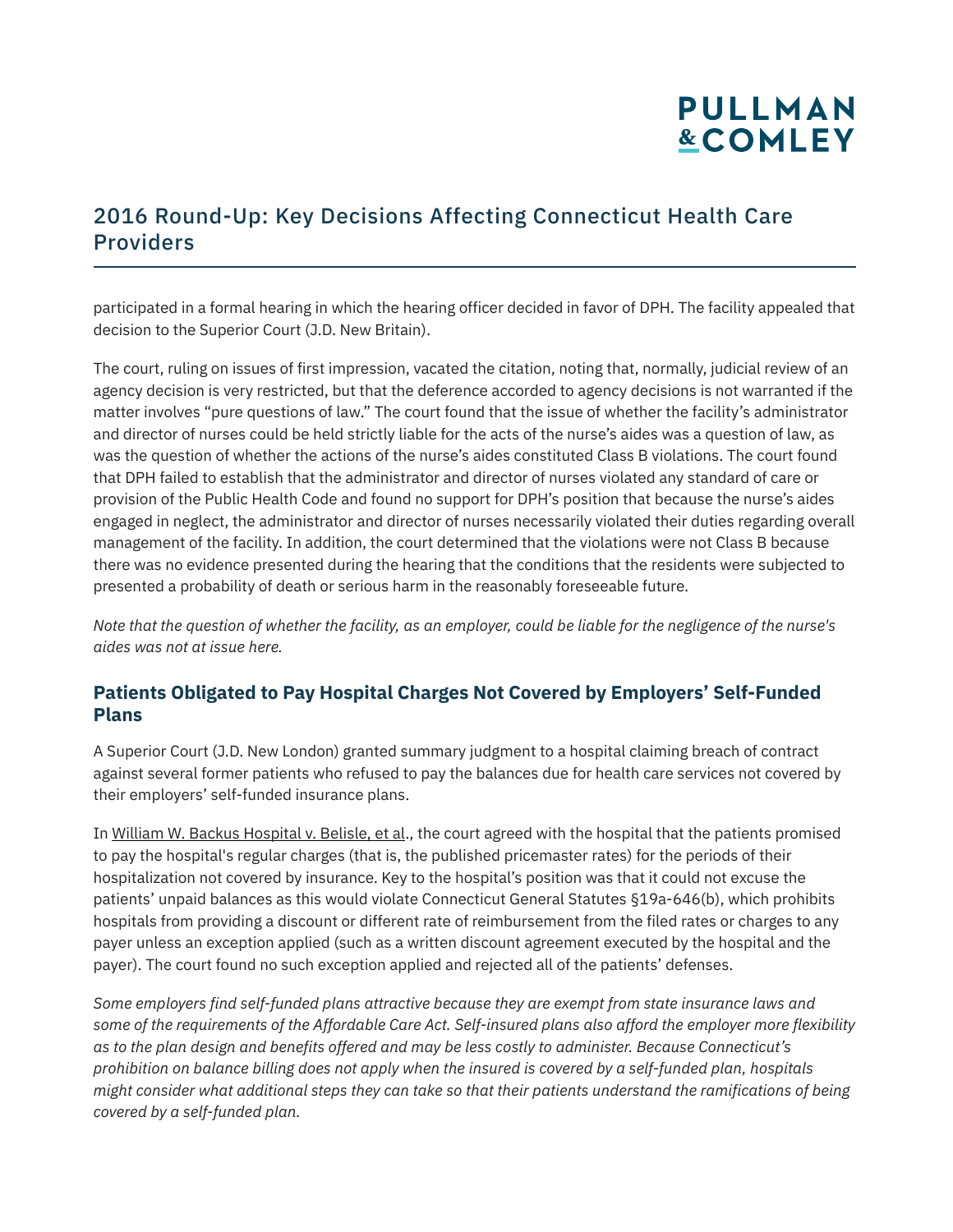## 2016 Round-Up: Key Decisions Affecting Connecticut Health Care Providers

### **Psychiatrists Cannot Sue Insurers on Behalf of Patients under ERISA or MHPAEA**

In American Psychiatric Ass'n v. Anthem Health Plans, Inc., et al., two psychiatrists and three psychiatric associations brought suit against several health insurers on the basis that the insurers systemically reimbursed providers treating mental health and substance abuse disorders at a less favorable rate than they reimbursed for other health care services, thereby: (1) discriminating against patients suffering from these disorders in violation of the federal Mental Health Parity and Addiction Equity Act (MHPAEA); and (2) breaching their fiduciary duties under the Employee Retirement Income Security Act (ERISA). The plaintiffs claimed that these practices prevented many psychiatrists from accepting health insurance and limited patients' access to psychiatric services. The psychiatrists brought suit on behalf of themselves and their patients, while the associations brought suit on behalf of their members and their members' patients.

The Second Circuit Court of Appeals affirmed the opinion of the District Court of Connecticut that the psychiatrists lacked standing to bring a cause of action under a provision of ERISA that authorizes civil action by a "participant, beneficiary, or fiduciary" arising from the insurer's alleged MHPAEA violations. The court found that the language of the ERISA provision strictly limits the universe of plaintiffs who can bring civil actions -- even with respect to one of the psychiatrists who held an assignment from her patients. The court also held that the three psychiatric associations lacked standing to pursue their claims because their individual members lacked standing.

*This case highlights the limitations under ERISA that permit only certain individuals to bring a cause of action against an insurer on behalf of a patient, even under circumstances where the "hot button" issue of parity for mental health coverage is at stake.* 

### **Disability Discrimination Claims Against Medical Practice Dismissed**

The District Court of Connecticut (Hall, J.) found that a former patient of a professional network of physicians did not have standing to sue the network for discrimination on the basis of disability. In Nastu v. Stamford Health Integrated Practices, et al., the plaintiff made several post-operative visits to his surgeon, both scheduled and unscheduled. During some of these visits the plaintiff became emotional and in some cases, uncontrollable. The surgeon felt that his conduct was improper and she became uncomfortable in his presence. She contacted the network's personnel department to express her concerns and the network sent a letter to the patient informing him that he was not permitted to see any physicians in the network. The plaintiff then filed suit claiming that the network discriminated against him on the basis of a disabling psychiatric disorder under Title III of the federal Americans with Disabilities Act (ADA). He also sued under state law for intentional and negligent infliction of emotional distress, breach of fiduciary duties and defamation.